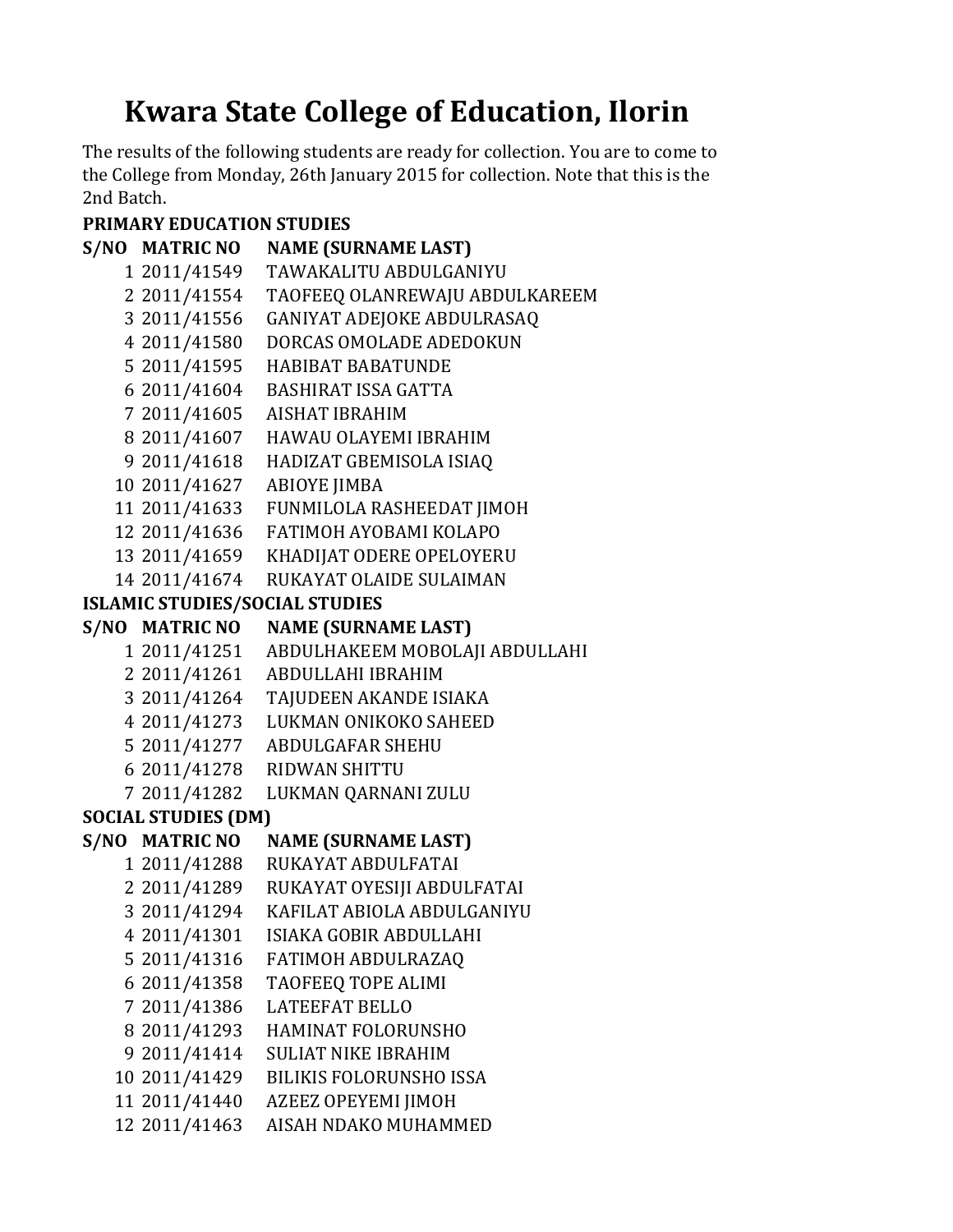2011/41464 NDALAMI MUHAMMED 2011/41466 KHAFILAT BALE MUSA 2011/41476 DEBORAH FOLUKE OGIDIOLU 2011/41485 MERCY CHRISTIANAH OLAWALE 2011/41496 SAKA AGBAOJA SAHEED 2011/41551 AMINAT ABIOLA ALADE 2011/41574 BILIKIS AYONI MOHAMMED **S/NO MATRIC NO NAME (SURNAME LAST)** 2011/41718 ABUBAKAR ELEHA ABDULAZEEZ 2011/41730 MUHAMMED ABDULLAHI IBRAHIM 2011/41734 ABDULAZEEZ MOHAMMED 2011/41737 ABUBAKAR MUMINI 2011/41738 ALIYU ISSA MURITADO **S/NO MATRIC NO NAME (SURNAME LAST)** 2011/41696 HASSAN SALMAN ABDULGANIY 2011/41701 SALAUDEEN SOLIU ABDULAZEEZ 2011/41702 ZAKARIYAU SULYMAN ADAM 2011/41710 ABDULGANIYU SALIU 2011/41712 ABDULQADIR UMAR SOLIHU **S/NO MATRIC NO NAME (SURNAME LAST)** 2011/41759 HASHIAT ABIOLA MOHAMMED 2011/41761 SARAFADEEN AYINLA SALIMON **S/NO MATRIC NO NAME (SURNAME LAST)** 2011/41780 NAFISAT JUMOKE ADEBAYO 2011/41839 BARAKAT OLUWAKEMI MOHAMMED 2011/41845 RACHEAL FUNMILAYO OGUNBAYODE **S/NO MATRIC NO NAME (SURNAME LAST)** 2011/42010 MOHAMMED OLOKO SAADULAHI 2011/42029 MARYAM OMOWUMI UTHMAN 2011/42692 MUHEENAT UMAR 2011/41960 MARIAM MOTUNRAYO DAUDA 2011/41957 FADHILAT OLOMIGBONA BABA 2011/41987 ROFIAT SAHEED LAGBE **S/NO MATRIC NO NAME (SURNAME LAST)** 2011/42106 RUKAYAT OMOTAYO ALIU 2011/42109 JEREMIAH KUNLE DAUDA 2011/42110 NIKE IBILOYE **ENGLISH/ SOCIAL STUDIES COMPUTER SCIENCE/INTEGRATED SCIENCE PHYSICAL AND HEALTH EDUCATION BUSINESS EDUCATION (ACCOUNTING OPTION) ARABIC ISLAMIS STUDIES ARABIC MEDIUM ENGLISH/ ISLAMIC STUDIES**